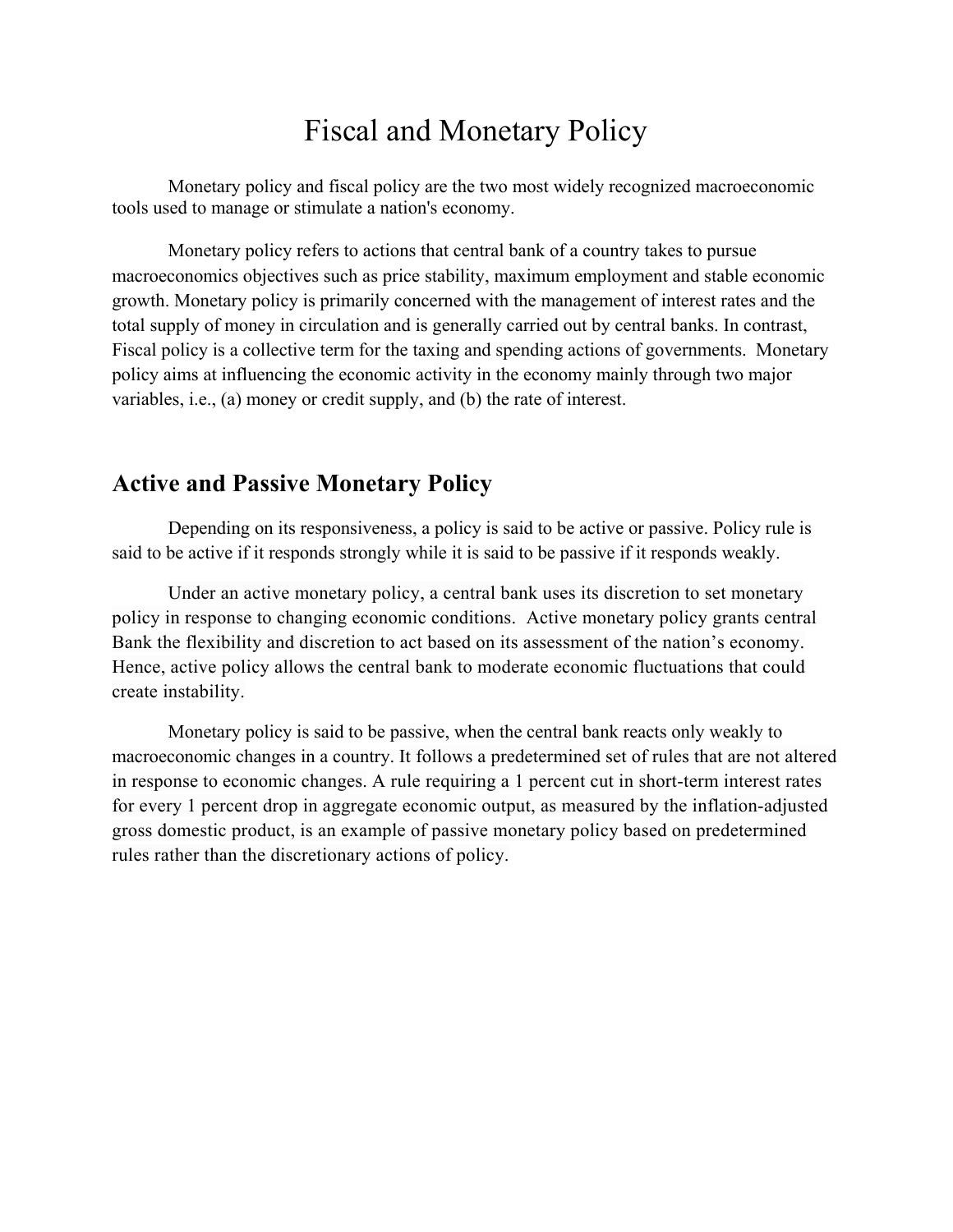## **Objectives of Monetary Policy**

The objectives of monetary policy refer to its goal such as reasonable price stability, high employment and faster rate of economic growth. Four most important objectives of monetary policy are the following:

#### **1. Stabilising the Business Cycle:**

Monetary policy has an important effect on both actual GDP and potential GDP. Industrially advanced countries rely on monetary policy to stabilise the economy by controlling business. But it becomes impotent in deep recessions

### **. Reasonable Price Stability:**

Price stability is perhaps the most important goal which can be pursued most effectively by using monetary policy. In a developing country like India the acceleration of investment activity in the face of a fall in agricultural output creates excessive pressure on prices. The food inflation in India is a proof of this. In such a situation, monetary policy has much to contribute to short-run price stability.

#### **3. Faster Economic Growth:**

Monetary policy can promote faster economic growth by making credit cheaper and more readily available. Industry and agriculture require two types of credit—short-term credit to meet working capital needs and long-term credit to meet fixed capital needs.

### **4. Exchange Rate Stability:**

In an 'open economy'—that is, one whose borders are open to goods, services, and financial flows— the exchange-rate system is also a central part of monetary policy. In order to prevent large depreciation or appreciation of the rupee in terms of the US dollar and other foreign currencies under the present system of floating exchange rate the central bank has to adopt suitable monetary measures. India by the Reserve

## **Target of Monetary Policy**

Monetary Policy target is a rule according to which the central bank manages monetary aggregates as operating and/or intermediate target to influence the ultimate Monetary Policy objective. The targets are to be changed by using the instruments such as variation in the bank rate, the repo rate and other interest rates, open market operations (OMOs), selective credit controls and variations in reserve ratio (VRR) to achieve the objectives.

The following points highlight the main targets of monetary policy.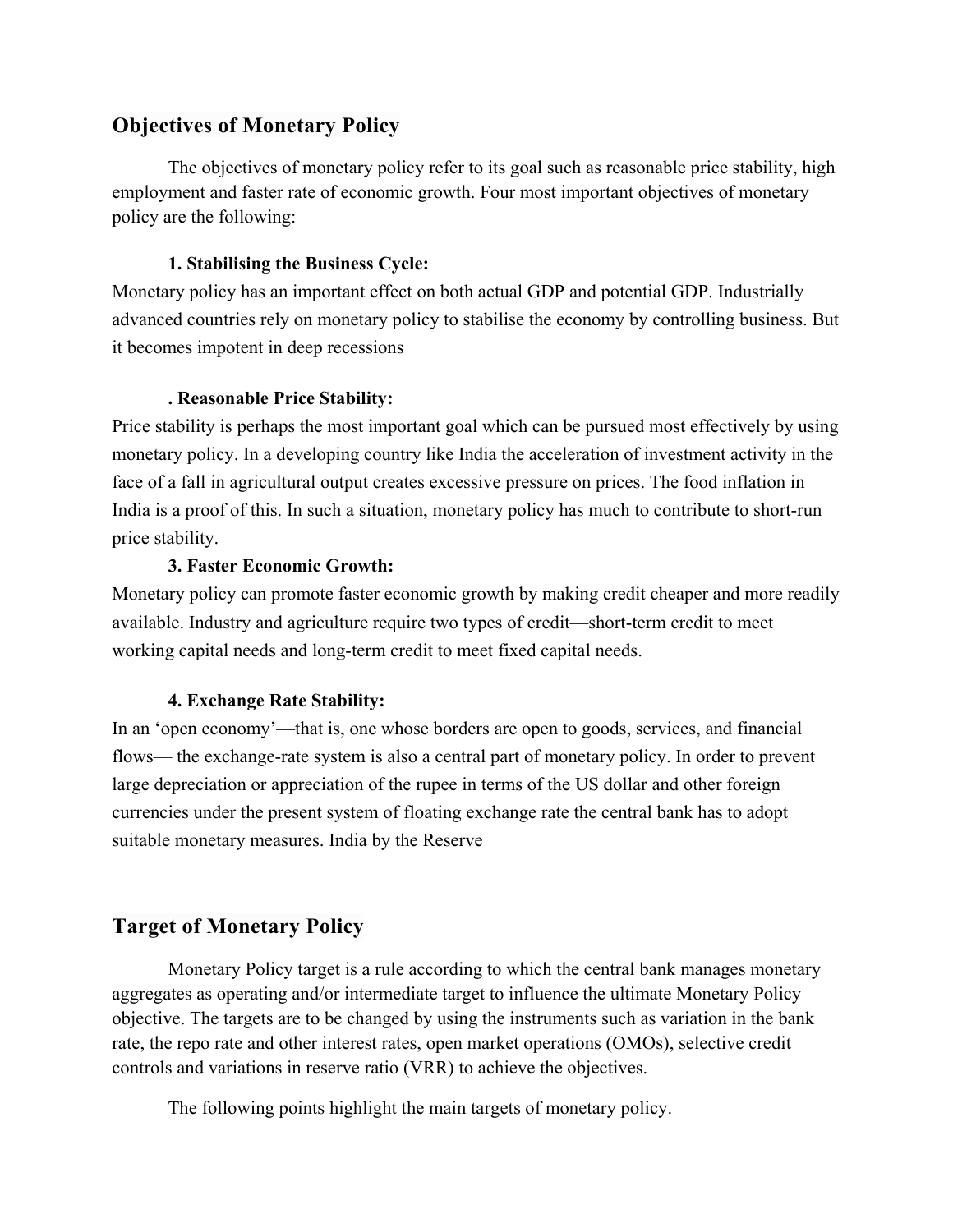#### **1. A stable price level:**

One of the most popular views regarding the aim of monetary policy is that the value of money should be kept stable. A stable price level is advocated because the change in the value of money affects different persons differently and because such changes are likely to have various undesirable effects on the economy.

## **2. A gently rising price level:**

Some writers hold the view that monetary policy should aim at maintaining a gently (i.e., slowly) rising price level Thus according to Keynes, in a society having unemployment a gently rising price level may be a better monetary policy than absolute price stability because it provides incentive to the producers, with the result that the volume of employment and income increases

## **3. A gently falling price level:**

An opposite school of thought advocates a slowly falling price level as the aim of monetary policy. Thus, according to Dennis Robertson, in a progressive economy a gently falling price level confers greater benefits upon the fixed income-earners.

### **4. Neutral money:**

It has been suggested that the central bank should establish what is called a'neutral money'. It means that money should mere y perform the passive functions of acting as the medium of exchange and the unit of account, without having no dynamic functions which affect the economy. But, the objective of neutral money is not capable of wide practical application.

### **5. Exchange stability:**

It is also suggested that the monetary policy should aim at maintaining stability in rate of exchange, as fluctuating exchange rates introduce uncertainty into foreign trade. But, it has been pointed out that exchange stability in some circumstances may also lead to instability in the domestic price level.

### **6. Avoidance of cyclical fluctuations:**

It is also suggested that the monetary policy should be directed towards the elimination and control of business cycle fluctuations. But, it has been found that monetary policy alone cannot achieve this goal.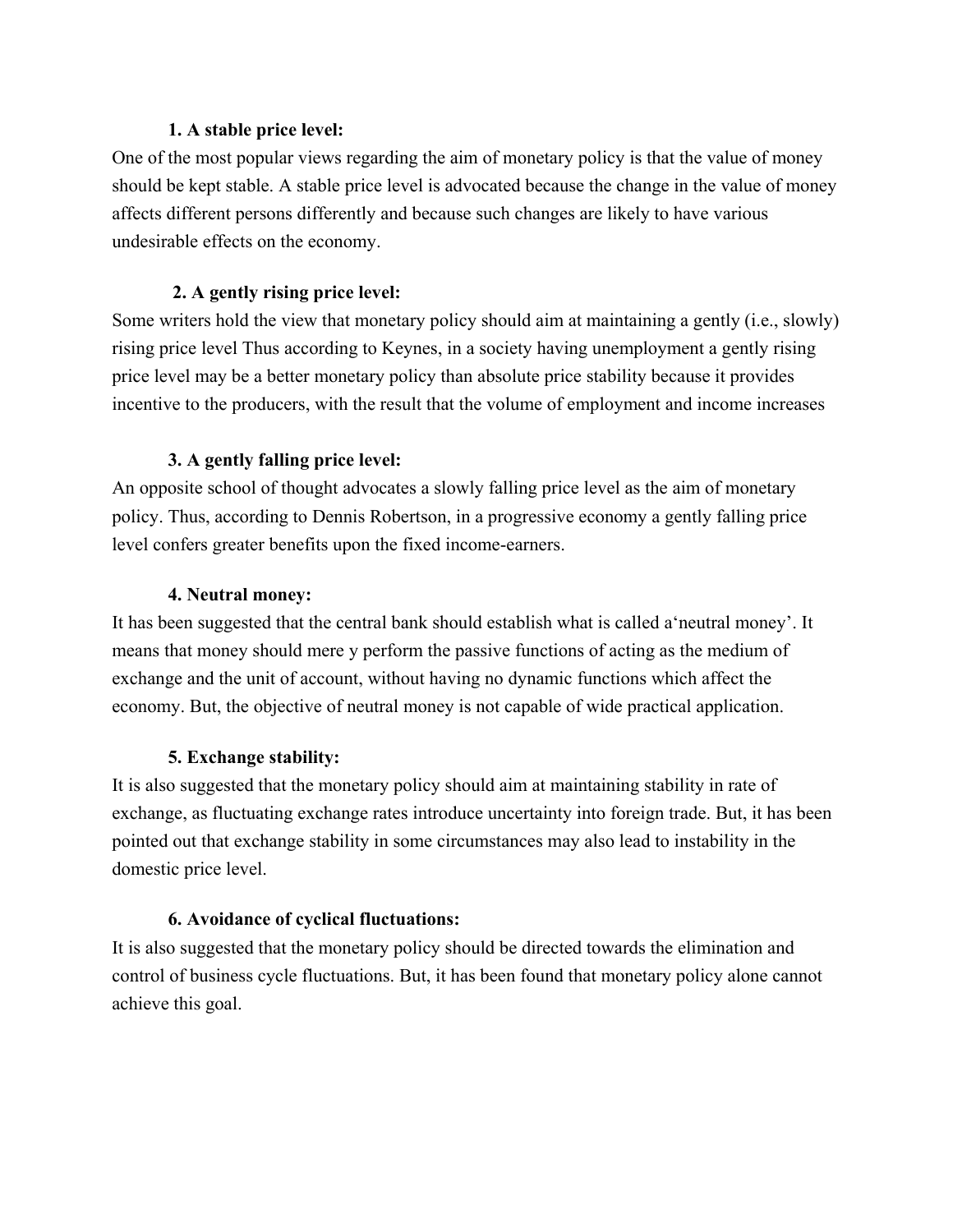#### **7. Full-employment and economic growth:**

 By far the most popular and accepted aim of the monetary policy is the realisation of full employment and rapid economic growth. According to Keynes, a cheap monetary policy, coupled with deficit spending through the creation of new money, may promote economic growth

#### **Rule Versus Discretion in Monetary Policy**

Economists broadly categorize policy-making frameworks as either rules or discretion.

In a rules framework, policy responses must follow a pre-specified plan. In the context of monetary policy, a ruled based policy gives a central bank a strict set of guidelines that dictate its future actions. For example, a rule-based policy could require a central bank to undertake expansionary or contractionary policies to maintain a particular price level. A rule involves the exercise of control over the monetary authority in a way that restricts the monetary authority's actions. Under the rule framework policy-makers may be forced to pursue the same course of action in all circumstances or may direct policy-makers to respond to different circumstances in different pre-determined ways. The common denominator is that rules are supposed to constrain policy-makers' actions in advance.

In a discretionary framework, policy-makers have wide latitude to design the best policy response for the given circumstances. In the flooding example, discretion means that policymakers are free to craft a new disaster-relief policy in each period. In monetary policy, discretionary policymaking corresponds to the central bank seeking to influence or respond to momentary fluctuations in unemployment and inflation without a long-term strategy. The changes in interest rates undertaken by RBI are examples of discretionary monetary policy. Under discretion, a monetary authority is free to act in accordance with its own judgment. For example, if legislation directed the RBI to do its best to improve the economy's performance and gave the monetary authority the instruments that it has, the RBI would have a discretionary monetary policy.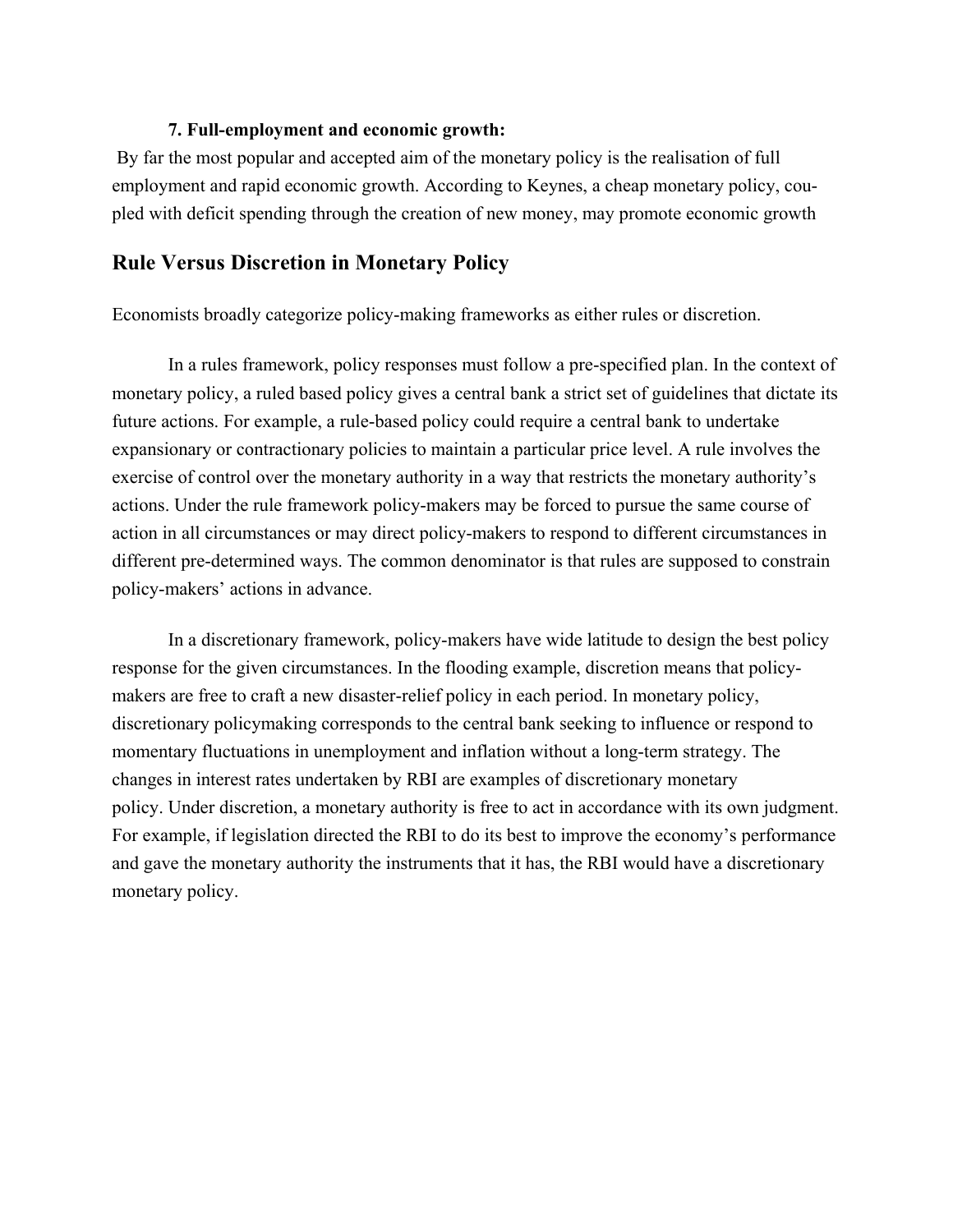### **Time-inconsistent and Time-consistent policy**

Time-inconsistency describes situations where, with the passing of time, policies that were determined to be optimal yesterday are no longer perceived to be optimal today and are not implemented. A time-inconsistent policy may make the public happy in the short run but will ultimately fail to produce the long-run policy goal.

A policy lacks time consistency when a future policymaker has both the means and the motivation to break the commitment. A time-consistent policy meets the long-run policy goal but does not make people happy in the short run. .

#### **The Government Budget Constraint**

When government finds it difficult to raise adequate resources to finance its increased expenditure fully through normal taxes, it faces a resource constraint resulting in budget deficit which in recent years is also called fiscal deficit. Thus, government budget constraint is reflected in budget deficit.The government budget constraint is an accounting identity linking the monetary authority's choices of money growth or nominal interest rate and the fiscal authority's choices of spending, taxation, and borrowing at a point in time.

The Government Budget Constraint in a closed economy as reflected in budget deficit can be expressed as:

#### **Budget deficit = Printed Money + Sale of Bonds**

**Similarly, the Government Budget Constraint in an open economy as reflected in budget deficit can be expressed as:** 

 **Budget deficit = Printed Money + Domestic borrowing through Sale of Bonds +( Use of Foreign exchange Reserve + Foreign Borrowing)**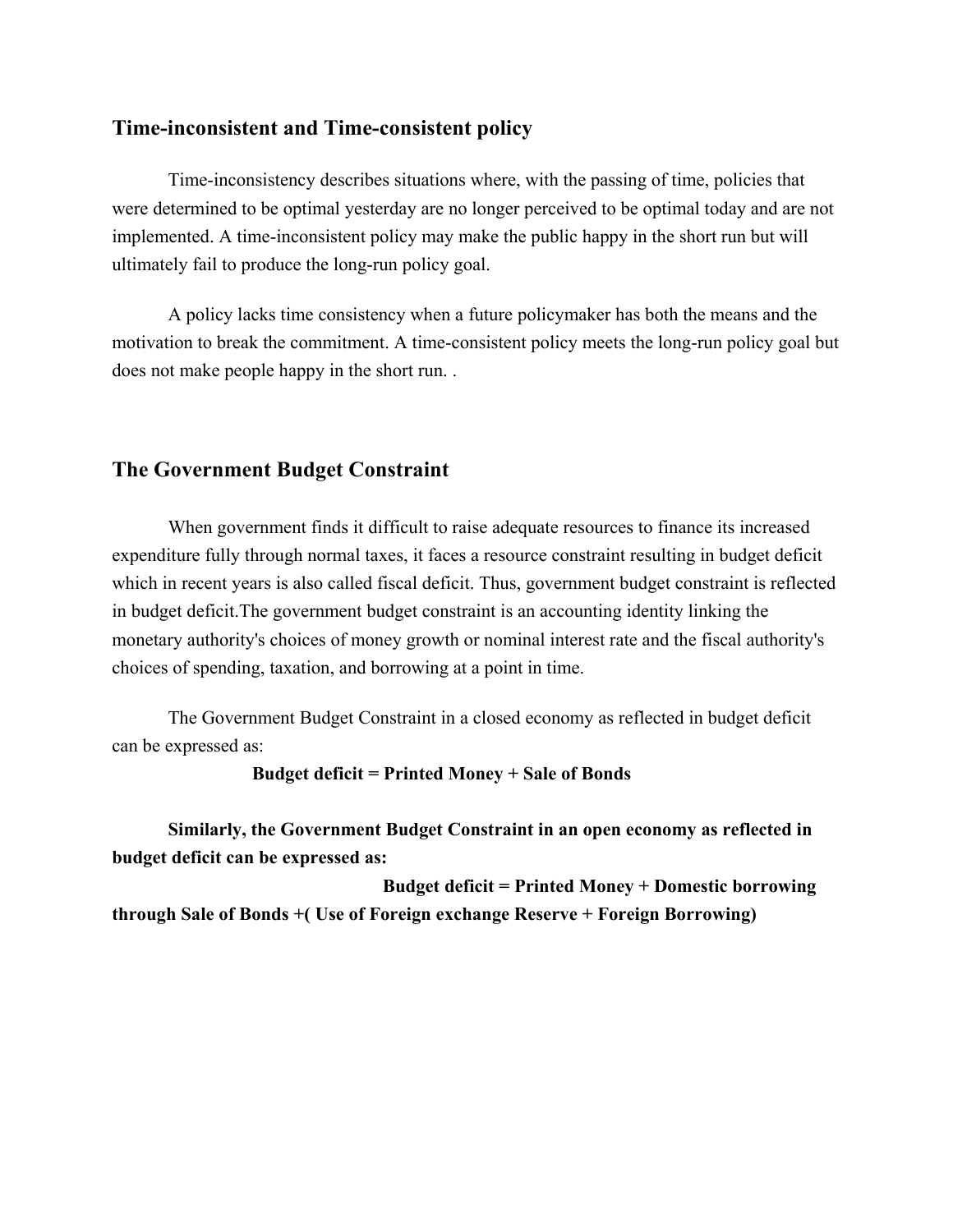#### **Ricardian Equivalence theory**

David Ricardo, a 19th-century British political economist developed the Ricardian Equivalence the same theory was subsequently revised by Robert Barro, a Harvard professor. It is for this reason that the Ricardian Equivalence theory is otherwise known as the Barro-Ricardo equivalence proposition.

The Ricardian Equivalence is an economic proposition that holds that when there is increased debt-financed spending by the government in order to stimulate the economy, demands remain unchanged. Hence, this theory suggests that government deficit or a change in government spending does not cause a change in the overall demand in an economy. In other words, it maintains that government deficit spending is equivalent to spending out of current taxes.

The principle behind Ricardian equivalence can be illustrated by simple trade-off through as shown in the following diagram:



#### Impact of tax cuts under Ricardian Equivalence

 As shown in the above diagram, when tax is cut from point A to B, disposable income increases in the short-term from Y1 to Y2, but disposable income in the long-term reduces by equivalent amount from Y1 to Y2. Therefore, a rational consumer believes their lifetime income is unchanged by a tax-cut.

To conclude, the underlying idea behind the Ricardian Equivalence proposition is that regardless of how a government increases its spending (either debt-financed or tax-financed spending), demand in the economy remains the same. This is because if consumers receive a tax cut financed by government borrowing they anticipate future taxes will rise. Therefore, their lifetime income remains unchanged and so consumer spending remains unchanged. In this way, it will tend to offset the macroeconomic effects of increased government spending.